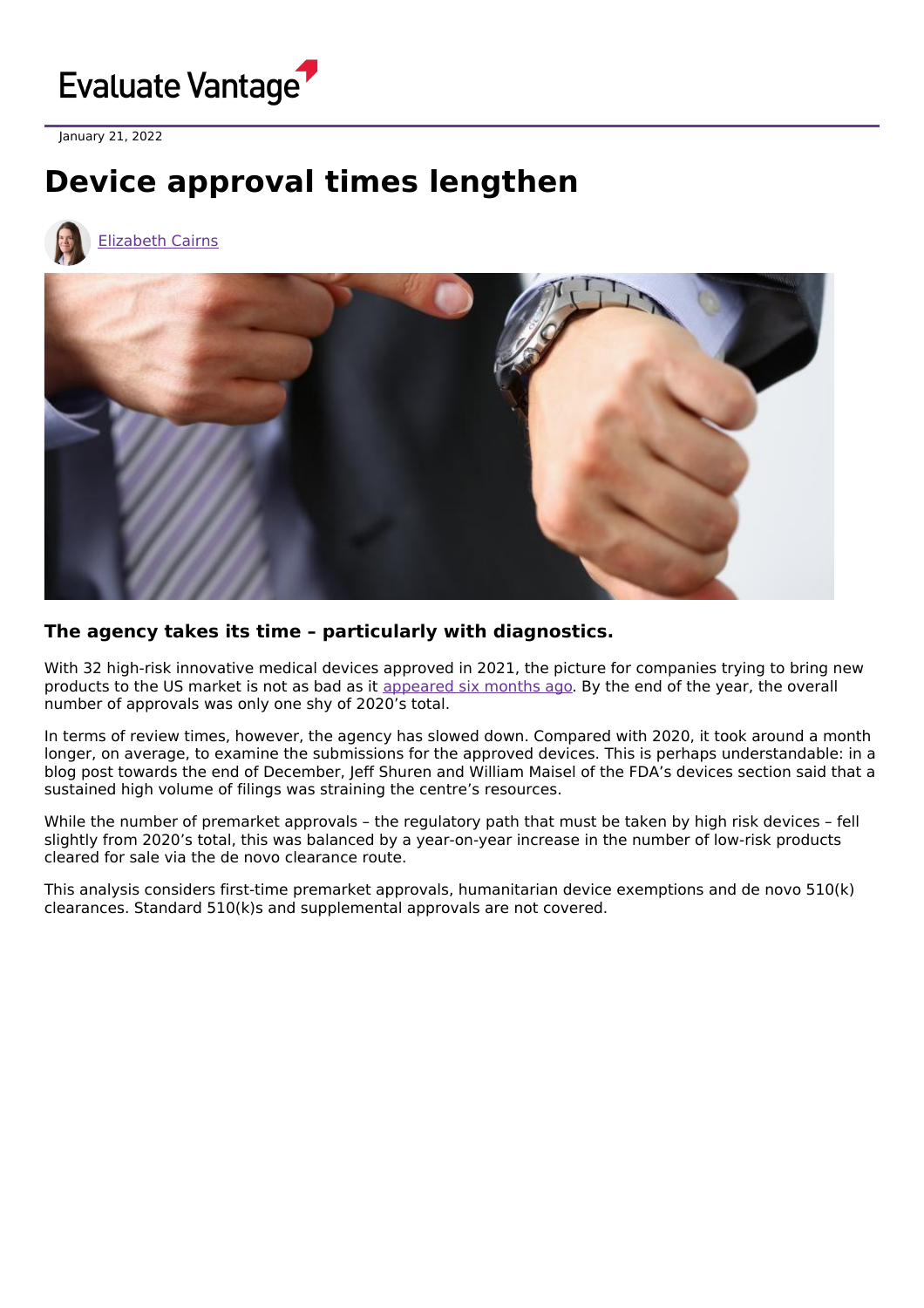

## US device approvals over the past decade

**Evaluate Medtech** 

According to the FDA [Voices](https://www.fda.gov/news-events/fda-voices/looking-ahead-2022-fdas-center-devices-and-radiological-health-manages-sustained-increase-workload) blog post, the FDA's Center for Devices and Radiological Health has issued emergency use authorisation to over 1,900 medical devices for Covid, and continues to receive more than 100 EUA requests per month. On top of this the number of conventional submissions – PMAs and 510(k)s, including de novos, supplemental approvals, and pre-submissions – increased for the second consecutive year, reaching almost 18,000 last year.

With all this going on it is hardly surprising that the agency's timelines have slipped slightly. It should be stressed that the timings listed below are based solely on successful filings; the FDA does not make available the review times for rejected submissions.

| 2021's approvals by therapy area                                                          |                                 |                             |                       |                             |
|-------------------------------------------------------------------------------------------|---------------------------------|-----------------------------|-----------------------|-----------------------------|
| <b>Evaluate Medtech</b><br>classification                                                 | <b>Number of PMAs</b><br>& HDEs | Avg approval<br>time (mths) | Number of de<br>novos | Avg approval<br>time (mths) |
| Cardiology                                                                                | 13                              | 14.0                        | 6                     | 12.5                        |
| Ear, nose & throat                                                                        | 1                               | 15.0                        | $\overline{2}$        | 17.2                        |
| Gastroenterology                                                                          | 3                               | 20.5                        | $\mathbf{1}$          | 7.0                         |
| In vitro diagnostics                                                                      | 8                               | 15.1                        | 3                     | 11.5                        |
| Neurology                                                                                 | 1                               | 5.9                         | 5                     | 7.3                         |
| Ophthalmics                                                                               | 1                               | 11.1                        | $\overline{2}$        | 8.9                         |
| Orthopaedics                                                                              | 1                               | 7.6                         | 3                     | 9.3                         |
| Radiology                                                                                 | $\overline{2}$                  | 10.1                        | $\mathbf{1}$          | 17.6                        |
| <b>Total</b>                                                                              | 32                              |                             | 30                    |                             |
| <b>Average</b>                                                                            |                                 | 13.9                        |                       | 11.2                        |
| Nets table salvebouse asses with at least three annuavale. Course, Evaluate Medicale, EDA |                                 |                             |                       |                             |

Note: table only shows areas with at least three approvals. Source: Evaluate Medtech, FDA.